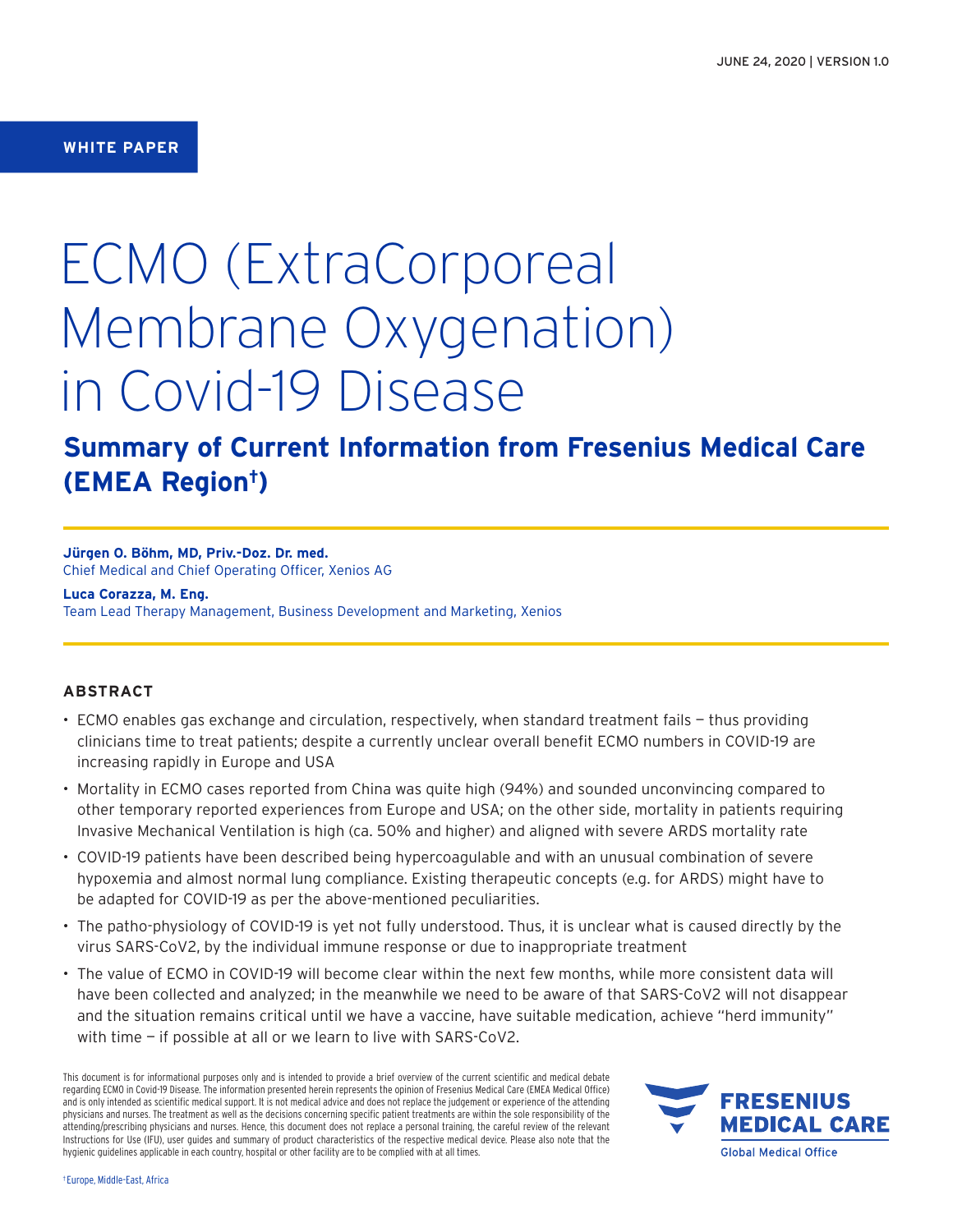# **INTRODUCTION**

COVID-19 disease has today spread globally, infecting more than 9.1 million people, with a mortality rate around 5% (472k deaths counted)<sup>1</sup> and an unprecedented stress onto the national health systems, respectively. Despite SARS-CoV2 patho-mechanisms of action are not fully understood and the optimal therapy to heal the lungs is not established, there are already some important facts over pathophysiology and supportive therapies which is worth sharing and to be critically reviewed.

# **COVID-19 PATHO-PHYSIOLOGY**

In a cohort of more than 1000 patients, Guan W et al. investigated the characteristics of COVID-19 patients both in non-severe and severe conditions. It is worth to note that severe COVID-19 patients exhibited signs of multi-organ failure, where Acute Respiratory Distress Syndrome (ARDS) played the predominant role (>15% of severe patients group), followed by Acute Kidney Injury (AKI).<sup>2</sup> None of the above mentioned was present significantly in the non-severe group.<sup>2</sup> Accordingly, the severe group received invasive mechanical ventilation (14.5%) plus also as a rescue support therapy, VV-ECMO (2.9%), while ECMO was practically never used in the non-severe group.<sup>2</sup> Death rate for severe cases only confirmed to be around 8%. Another report from China is based on data from the Chinese Center for Disease Control and Prevention from more than 72.000 cases. This study highlighted some characteristics of the COVID-19 disease with the patient groups between 30 and 80 years of age being the most affected. A small portion of patients (1%) has been asymptomatic, while only 62% of cases are confirmed through viral nucleic acid test result. The remaining 37% of cases are either clinically diagnosed or suspected cases. Among confirmed cases, the vast majority (~80%) is affected only in a mild form. Nevertheless, case-fatality rate in the critical cases from this group is pretty high with 49%.<sup>3</sup>

The lungs are the organs most affected by COVID-19 where the virus accesses host cells via the ACE2 receptor, which is most abundant in type II alveolar cells of the lungs. The virus uses a special surface glycoprotein called a "spike" (peplomer) to connect to the ACE2 receptor and to enter the host cell.<sup>4</sup> The virus also affects the gastrointestinal tract as the ACE2 receptor is abundantly expressed in the glandular cells of gastric, duodenal and rectal epithelium as well as endothelial cells and enterocytes of the small intestine.<sup>5</sup> It can affect people of various age, race and sex but seems to be more associated with male patients and in higher age.<sup>5</sup> The virus can cause myocardial injury and effects the vascular system for which the underlying mechanism is far from being fully understood, respectively.<sup>6</sup> Thus, elevated troponin levels (7-28%) were frequently observed in COVID-19 patients.<sup>6</sup> Rates of cardiovascular symptoms are high and cytokine release during COVID-19 is comparable to cancer patients on immune-modulating therapies. Such inflammatory reaction in conjunction with additional findings like elevated troponin levels combined with new-onset ventricular arrhythmias in the setting of COVID-19 should raise suspicious for myocardits.<sup>6</sup> Thrombotic events appear to be a common complication of this infectious disease with SARS-CoV2, but also a high incidence of thrombocytopenia (36%) and elevated D-dimer levels (46.4%) have been found in ICU patients and are even higher in the most critical cases.<sup>7</sup> More and more data support the idea that COVID-19 patients are exposed to a higher risk of developing coagulation disorders like Disseminated Intravascular Coagulopathy (DIC). These findings and especially the abovementioned low platelet count may be factors related with a poor prognosis.8 The International society of Thrombosis and Hemostasis

did publish a first guideline document to deal with the complex coagulation disorders for COVID-19 patients; therefore low-molecular weight heparin is recommended to all the patients admitted to the hospital and ICU, who reveal a raise of D-dimers, a prolonged Prothrombin time, reduced platelet count (<100.000μl) or Fibrinogen levels (<2.0 g/l), respectively.9 This might work as a protective measure to decrease clots and pro-thrombotic COVID-19 activity.9

A case series published early results from the Seattle region in USA and outlined that the most common reasons for admission to the ICU were hypoxemic respiratory failure, hypotension requiring vasopressor treatment, or both. Respectively 75% of patients required invasive mechanical ventilation and 71% required vasopressors.10

## **ARDS DEFINITION**

Diagnostic criteria for ARDS have changed over time as the learning about the patho-physiology has led to a better comprehension. The international consensus criteria for adult ARDS published in 2012, known as the so called "Berlin definition,"<sup>11</sup> are characterized by the following:

- lung injury of acute onset, within 1 week of an apparent clinical insult and with progression of respiratory symptoms
- bilateral opacities on chest imaging (chest radiograph or CT) not explained by other lung pathology (e.g. effusion, lobar/lung collapse, or nodules)
- respiratory failure not explained by heart failure or volume overload
- -decreased PaO $_2$ /FiO $_2$  ratio (a decreased PaO $_2$ /FiO $_2$  ratio indicates reduced arterial oxygenation from the available inhaled gas):
	- –mild ARDS: 201 300 mmHg (≤ 39.9 kPa)
	- –moderate ARDS: 101 200 mmHg (≤ 26.6 kPa)
	- severe ARDS: ≤ 100 mmHg (≤ 13.3 kPa)

The cardiac function, assessed through ECHO, is generally not affected. Mortality varies widely according to the disease severity, spanning from ca. 27% in mild ARDS to over ca. 40% in the most severe cases.<sup>11</sup>

Invasive Mechanical Ventilation represents still the current gold standard and thus a cornerstone in supporting ARDS-diseased lungs; despite its wide and long-lasting use it is not free from potentially fatal or at least morbid side effects. A landmark review article by Dreyfuss and Saumon from 1998 already showed the potential deleterious and destructive inherent effects of mechanical ventilation on lung tissue in animal lab studies.<sup>12</sup> An off-spring analysis of several CT-scans from ARDS patients' lungs led Gattinoni et al. to the development of the concept that such lungs can be considered functional as "baby lungs," because the remaining ventilated surface equals the lung size of a 5-6 years-old child. In consequence this leads to the hypothesis that the smaller the baby lung is, the more potentially unsafe mechanical ventilation can become.13 The positive pressure applied during Invasive Mechanical Ventilation brings various side effects, which exacerbate when the therapy is delivered by means of intubation. Intubated patients regularly develop ventilation-associated pneumonia (VAP) as a function of intubation length and they are generally sedated<sup>14</sup> with all related side effects. Invasive Mechanical Ventilation may increase the alveolar/capillary permeability by overdistension of the lungs (volutrauma), it can exacerbate lung damage due to the recruitment/de-recruitment of collapsed alveoli (atelectrauma) and may cause subtle damages due to the activation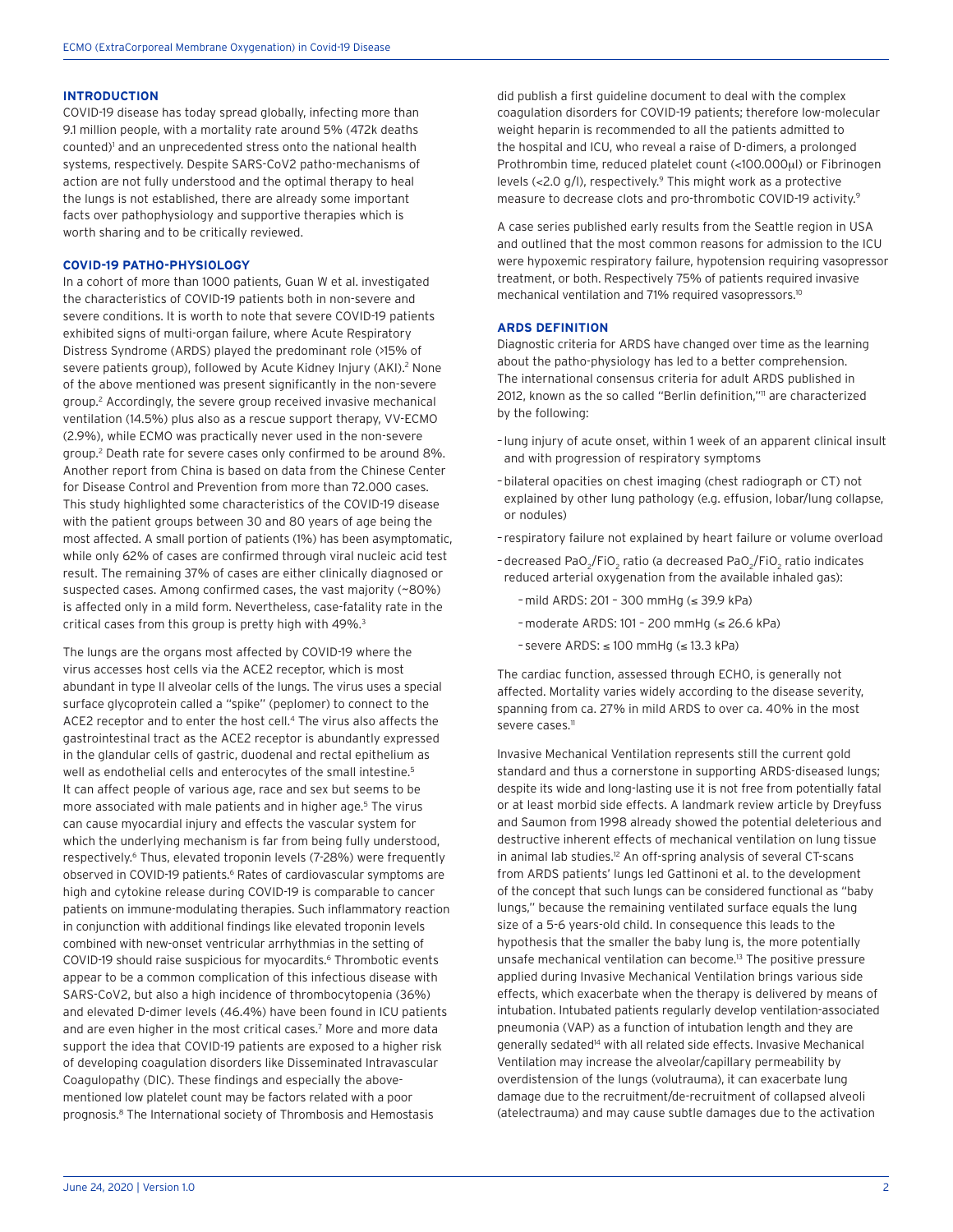of inflammatory processes (biotrauma).<sup>15</sup> Deep sedation results in a consecutive muscles atrophy related to controlled Invasive Mechanical Ventilation.<sup>16</sup> This atrophy is not only related to the diaphragm but also to all other respiratory related muscles during the time Invasive mechanical Ventilation is performed.<sup>16</sup> In addition, various data have indicated a consistent and strong association between early deep sedation and poor long-term outcomes, including mortality, cognitive decline and psychological complications.<sup>17</sup> In summary, the patient undergoing Invasive Mechanical Ventilation is nearly always sedated, immobile and passive, leading to prolonged muscle weaknesses that might even favour re-hospitalizations.18 However, the current standard therapeutic approach for patients with moderate-severe ARDS comprises the concept of volume restriction, pharmacotherapy inclusive sedation and neuromuscular blockade, lung protective ventilation, prone positioning and escalating to ECMO as a lifesaving support therapy only in case that Invasive Mechanical Ventilation fails.<sup>11</sup>

Based on recent reports about treatment of patients with COVID-19 related lung failure the question arose whether this disease which is fulfilling formally all criteria of ARDS can be regarded as a "common" ARDS or not. According to the emerging knowledge, COVID-19 patients seem to show some peculiarities when it comes to lung injury: the lung mechanics are often well-preserved regards compliance, but there seems to be no direct correlation with the observed severe COVID-19 hypoxemia.19 Therefore Gattinoni L et al. proposed a classification of COVID-19 patients based on CT-scan examination: type 1 are patients with nearly normal lung function and isolated pneumonia, while type 2 (the most critical version), show as well decreased lung compliance (<40 ml/cmH<sub>2</sub>O), a typical sign of severe ARDS cases.<sup>19</sup> It is then suggested, taking into account these differences, to apply different strategies regards respirator adjustments during Invasive Mechanical Ventilation accepting higher tidal volumes in type 1 patients not limited to 6 ml/kg but with PEEP levels kept lower compared to a more strict protective ventilation allowing higher PEEP in conjunction with lower tidal volumes and obligatory prone positioning in the type 2 COVID-19 patients with ARDS.20

# **ECMO FOR LUNG SUPPORT**

ECMO (extracorporeal membrane oxygenation), also called ECLS (extracorporeal life support), in its actual application is an evolution of the heart–lung machines used in cardiac surgery and optimized for long-term treatment on ICU. Depending on its configuration, venovenous or veno-arterial, it is used to support respiratory function, circulation, or both. This treatment provides a bridge, either to a healing of the natural organs or to long-term devices or transplantation. As Warren Zapol, one of the pioneers of respiratory ECMO, pointed out in an editorial in the New England Journal of Medicine in 1972, the goal of ECLS is to "buy time" while sustaining an adequate tissue perfusion. However, the first successful use of prolonged life support with a heart–lung machine was conducted by J. Donald Hill already in 1971. The patient was 24 years old and affected by posttraumatic ARDS being supported with ECMO during the acute phase of his disease for 3 days. The patient was eventually weaned from ECLS and did survive.<sup>21</sup> In 1979 nine medical centers joined efforts to start a large multicentric trial to test ECMO versus conventional therapies in acute respiratory failure. The results were disappointing, with just nearly 10 % survival in both groups and no significant difference between ECMO and conventional therapy.<sup>22</sup> ECMO "disgrace" lasted until the results of the CESAR trial have been published. This multicentric study compared once again conventional therapies

to VV ECMO support in ARDS and demonstrated with help of a combined primary endpoint consisting of survival and disability at 6 months a significant advantage for the ECMO group<sup>23</sup> (63%) in the ECMO group vs 47% in the control group). However, this trial was extensively discussed and also criticized for several design characteristics and thus results should be interpreted carefully. Another consolidation of trust into VV-ECMO therapy came from the H1N1 influenza management; Noah MA, Peek GJ and coworkers observed a significant lower hospital mortality rate among patients referred to an ECMO center to receive this form of support compared to the control group receiving no ECMO (23.7% vs 52.5%).<sup>24</sup>

Through the last 4 decades a lot has changed also from the technological point of view; todays ECMO equipment includes sophisticated, lightweight machine platforms with various safetyenhancing sensors (e.g. air detection, pressure measurement, etc.) and on the disposable side current gas exchangers are designed by far more compact with higher performance than the initial bubble oxygenator, and not to forget the avoidance of plasma leakage related to the advent of polymethylpenthene (PMP) membranes with a functional outer-skin enabling plasma tightness. In addition to that, the frequent use of centrifugal pumps and coated circuits results in less blood trauma, a lower inflammatory response and less coagulation activation which become all important factors for favorably supporting long-term therapy. For VV- and VA-ECMO clinically there are different indications; VV-ECMO has affirmed itself mainly in the severe hypoxic failure in ARDS patients as a rescue measure, finding additional indications as a bridge to lung transplant or in case of sudden respiratory and cardiac collapse or in case of CO $_{\textrm{\tiny{2}}}$  retention on mechanical ventilation.25 VA-ECMO, on the other side, was initially used only as rescue therapy for post-cardiotomy cases with weaning failure; only recently VA-ECMO gained a place outside the operating theater to become an advanced treatment for cardiogenic shock.26 Another emergency application where VA-ECMO gained a pivotal role as a unique option is that of refractory cardiac arrest; additional indications might be fulminant myocarditis, pulmonary embolism and bridge to transplant or to destination therapy (e.g. VAD, full artificial heart).26 The development of miniaturized systems and more biocompatible circuits made it possible to bring ECMO everywhere in the hospital, to retrieve patients from hospitals without ECMO facilities or even out of the hospital. This was simply unimaginable just two decades ago. Back to VV-ECMO focus, towards the end of 2018 the results of the long-awaited multicentric EOLIA trial lead by Alain Combes were published. At day 60, in the ECMO group 35% of patients had died compared to 46% in the control group. The relative risk was 0.76, though statistically non-significant ( $p = 0.087$ ).<sup>27</sup> This was probably related, at least to a certain extent, to the high number of cross-overs (28%) from the control group (mechanical ventilation only) to the VV-ECMO group as a rescue measure. An 11% difference in survival rate was considered by many eminent physicians a clear sign of a relevant clinical benefit for early ECMO compared to conventional care with late rescue ECMO in ARDS. Anyway, intense discussions are still ongoing on the EOLIA trial results; Goligher EC et al. tried to take the topic from a different perspective; running a post-hoc sophisticated Bayesian analysis. They tested various degree of optimistic and cautious assumptions over ECMO efficacy and the results was a posterior probability of mortality benefit (relative risk <1) ranged between 88% and 99%.28 In consequence these findings led to the point best described by Abrams et al. that the questions is not anymore whether ECMO works or not, but rather when and how should it be used to maximize the benefits at a reasonable cost.<sup>29</sup>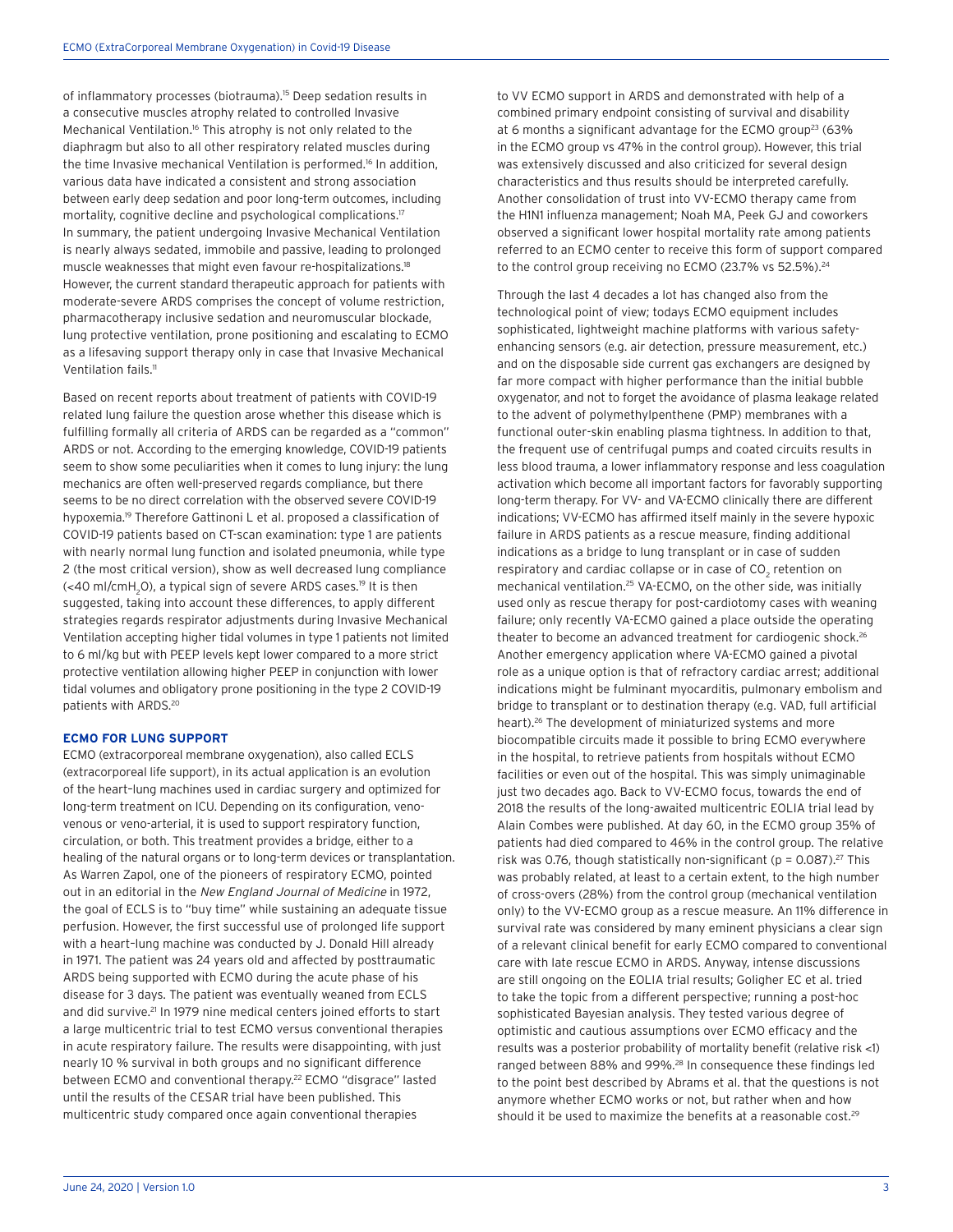Before COVID-19 the world already faced a similar but fortunately more localized smaller challenge: the Middle East Respiratory Syndrome (MERS) which is caused by another type of coronavirus (MERS-CoV) and is characterized by hypoxemic respiratory failure. Alsharnani MS et al. showed that ECMO used as a rescue therapy was associated with lower mortality in MERS patients with refractory hypoxemia compared to controls treated with Invasive Mechanical Ventilation only (64.7% vs 100%; p 0.020). This small study (17 patients) might be regarded as a basis rationale to support the use of ECMO as a rescue therapy in patients with severe MERS-CoV infection and similar diseases.30

## **ECMO AND COVID-19**

So far, most countries are still trying to busy manage the enormous stress put on their Health Systems, respectively, especially from the point of available resources and how to use them most efficiently. Nevertheless, some general statements on the role of ECMO in COVID-19 have been made. ECMO requires, to be deployed correctly, an expert team and a well-established organization within the hospital;<sup>31</sup> therefor this is not a therapy to be rushed and started in a small unexperienced center. It is rather advised and safer to refer patients to high-volume (>30 ECMO runs per year) centers, even if each local entity should take its own decision in agreement with hospital and responsible government/regional organizations.<sup>32</sup> ELSO recommends following strictly EOLIA study criteria to enrol ECMO patients in severe hypoxic cases refractory to any other treatment and renal failure is not regarded as an exclusion criteria,<sup>32</sup> which is an important advice considering the propensity of type 2 COVID-19 patients to develop multi-organ failure. So far the number of VV-ECMO treatments globally has shown a clear raising trend, topping 943 before end of March in Europe only.<sup>33</sup> Most of these European cases are run by La-Pitié Salpétrière Hospital from Paris, which is among those centers having gained extensive experience in ECMO treatments. Currently available numbers of ECMO cases in severely diseased COVID-19 patients from the Euro ELSO COVID-19 Survey cannot be interpreted as 47% of the 943 cases included are still on the device while 23% deceased on ECMO and another 30% have

been successfully weaned, thus keeping the chance to reveal better results compared to the cited results in MERS.<sup>33</sup> In China some preliminary data contrast largely with the above mentioned from the Euro ELSO website; Brandon MH wrote a letter to the Editor about the metanalysis conducted on Chinese COVID-19 studies providing ECMO results raising some doubts; out of the 234 ARDS identified cases, only 17 received VV-ECMO and mortality was high (94%) and did not reveal any advantage compared to standard therapy without ECMO. One possible explanation for this unconvincing result might be that ECMO treatment could have been initiated late in the course of the disease in terms of a rescue measure only and thus having started too late to provide any relevant impact on the course of the patients' disease. However, detailed data regards the individual patients' situation, the start of each ECMO and the disease course are unavailable.34 In contrast positive findings about ECMO in COVID-19 came also from the first published and successful North American ECMO case, where a patient was treated for multi-organ failure, requiring approx. 8 days of ECMO therapy concomitant to a forceful pharmaceutical treatment of the underlying inflammatory component in COVID-19.35

# **CONCLUSIONS**

The value of ECMO in COVID-19 will certainly become more precise within the next few months, especially as treatment numbers are further raising rapidly. There are positive findings suggesting patient benefit, but it is rather too early to draw final conclusions. ARDS in a certain percentage of severely-ill COVID-19 patients is equivalent to what we knew before and given treatment standards remain valid but we have to accept that there might be another group of severely diseased patients who require a modified more suitable therapeutic approach. However, we learned that some facets in COVID-19 are different and a comprehensive understanding of the COVID-19 inherent patho-physiology inclusive long-term outcome will probably take months and years; this might have an impact on treatment and mortality and potentially on our future way of living.

# Meet Our Experts



### **JÜRGEN O. BÖHM, MD, PRIV.-DOZ. DR. MED.** Chief Medical and Chief Operating Officer, Xenios AG

Jürgen Böhm serves as Chief Medical and Chief Operating Officer at Xenios AG. Prior to the Fresenius Medical Care acquisition he covered various senior management positions within former companies Novalung GmbH and Medos Medizintechnik AG (today both incorporated within Xenios AG as legal entity). From background he is a board certified cardiac surgeon with 14 years of clinical practice. During another 14 years of activity in Medical Device Industry he spent about 8 years with Xenios providing expertise and leadership in expanding extracorporeal life support therapies beyond the well-known ECMO application.



#### **LUCA CORAZZA, M. ENG.**

Team Lead Therapy Management, Business Development and Marketing, Xenios

Luca Corazza is trained as a Biomedical Engineer. He joined Fresenius Medical Care in 2018 bringing solid expertise in various extracorporeal therapies markets. After a few months he started to support Xenios Heart&Lung business, providing marketing knowledge within competitor analysis and market potentials estimations.